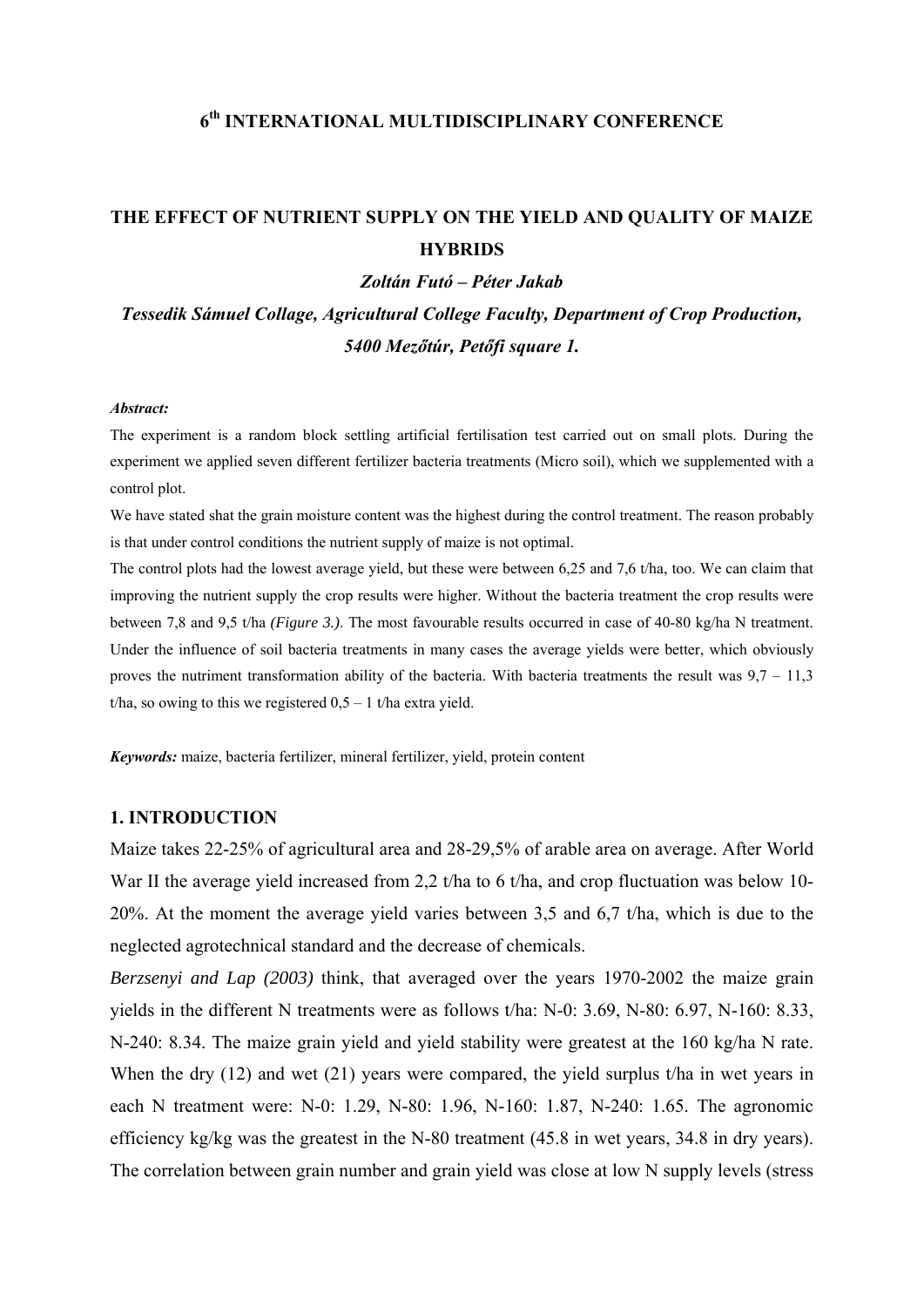environment) and looser with favourable N supplies. The opposite trend was observed for the relationship between grain yield and thousand grain mass.

The first fertiliser level (40 kg/ha  $N + PK$ ) had the most pronounced effect on leaf area, which increased to  $2.90-3.84 \text{ m}(2)/\text{m}(2)$ . The leaf area did not increase so sharply with further increases in the fertiliser rate, but the maximum LAI values of  $3.08-3.92$  m( $2/m(2)$  were reached at higher fertiliser levels. On the basis of regression analysis, it could be concluded that the effect of the leaf area index (LAI) on yield was very strong *Futó (2003).*

*Dobos and Nagy (1998)* studied the effect of year and fertilisation on the dry matter production of the maize hybrid Volga SC was examined on a 5-year series of data in four replications, including two favourable and three unfavourable years, without fertilisation and with a fertiliser treatment involving 120 kg N/ha + 90 kg/ha P2O5 + 106 kg/ha K2O. In the unfertilised treatment there was a significant difference in the dry matter content of the maximum vegetative mass in the years examined. In the fertilised treatment higher values were recorded each year than in the control plots, the fertiliser effect being 17-19 % in 1991, 1993 and 1994 and 22-28 % in 1992 and 1995. The effect of the year and the fertiliser on grain yield were both significant in the years examined. In the years 1991-1994 the application of fertiliser led to a yield increase, while in 1995 drought during flowering resulted in yield depression.

Sárvári and Szabó (1998) studied that, the productivity and nutrient response of maize hybrids are significantly different. Hybrids which are able to produce high yields and greater revenue per hectare at smaller fertiliser doses are more valuable. Considering the aspects of efficiency and environment protection, maize needs only N60-120, P45-90, K53-106 kg/ha active agents. At N doses greater than N60-120 kg/ha quantity of NO3-N the 100-120 cm soil profile reaches 150-200 mg/kg, which could result in significant environment pollution.

#### **2. MATERIAL AND METHOD**

#### **2.1. Soil properties of the experimental field**

We set the experiment on the plot of the Department of Plant Cultivation at the Agricultural College Faculty of the Tessedik Sámuel College. The soil was calcareous meadow chernozem, the reaction of which was nearly neutral ( $pH_{KCL}$  6,72). Before setting the experiment the soil analysis data showed that it had proper nitrogen, poor phosphor and good potassium content. The soil was hard to cultivate, with slow transformation of phosphor and potassium.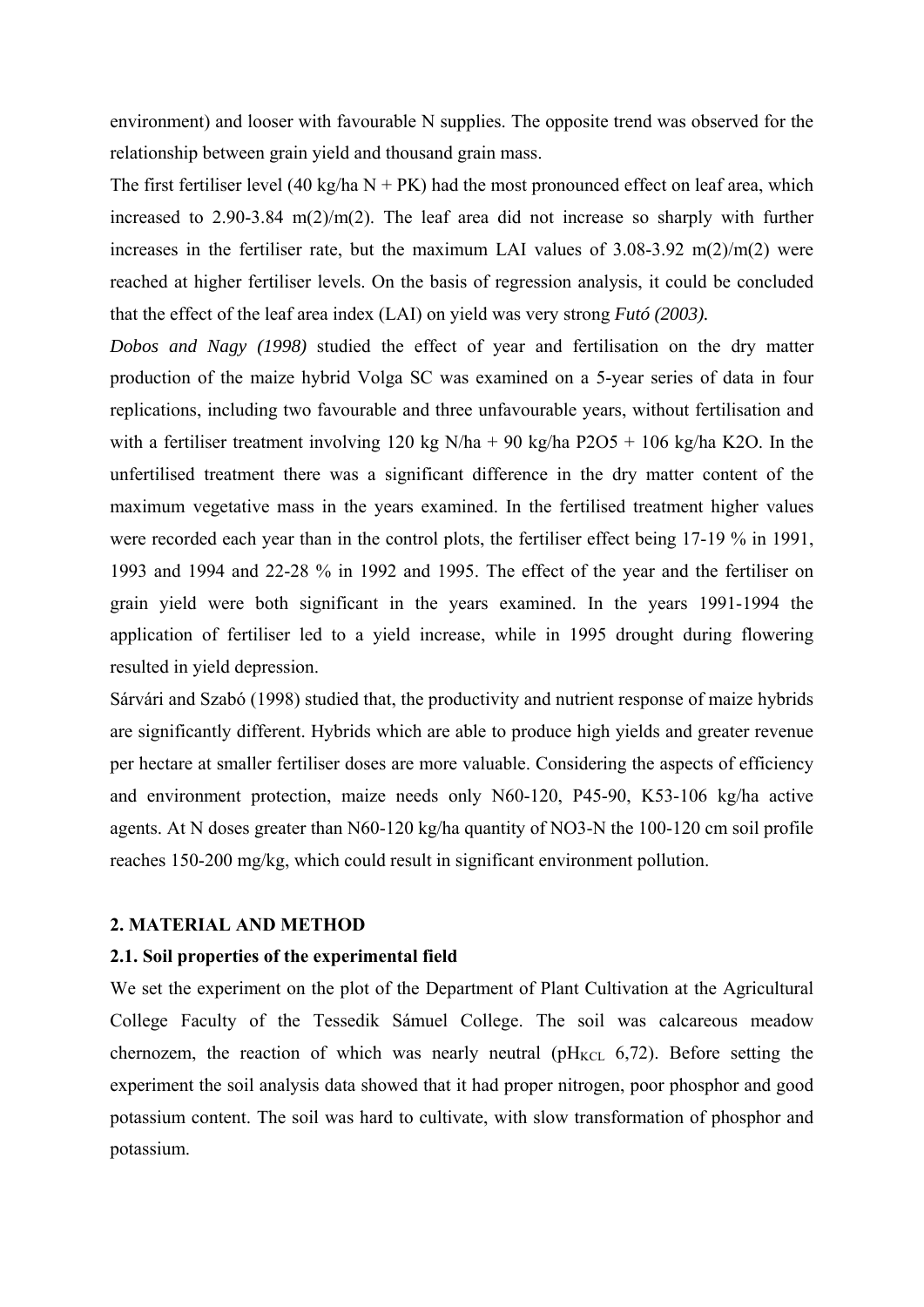Main properties of the experimental field are shown in *table 1*.

| pH(H <sub>2</sub> O) | CaCO <sub>3</sub> | $P_2O_5$ | $K_2O$  | Humus $(\% )$ | <b>Soil plasticity</b> |  |
|----------------------|-------------------|----------|---------|---------------|------------------------|--|
|                      |                   | (mg/kg)  | (mg/kg) |               | value $(Ka)$           |  |
| 6,72                 | 0,7               | 64       | 433     | 3,07          |                        |  |

**Table 1.** 

### **2.2. Weather in the experimental years**

The weather was favourable on the whole for corn in the region of Mezőtúr in 2004. The weather in 2004 was more hostile than in 2003, there were significant rainfalls at the beginning of summer and just before harvesting. In general, yields were higher than average. Rainfall data are shown in *table 2.* 

|                     | Mezőtúr rainfall in 2004 |       |       |      |        |      |      |      |         |      |       |
|---------------------|--------------------------|-------|-------|------|--------|------|------|------|---------|------|-------|
| Months              | Jan.                     | Febr. | Marc. | Apr. | May.   | Jun. | Jul. | Aug. | Sept.   | Okt. | Sum.  |
| Rainfall            | 40,8                     | 45,6  | 62,5  | 55,8 | 50,5   | 78   | 147  | 54,4 | 29,7    | 44   | 608,3 |
| Average<br>rainfall | 29                       | 32    | 33    | 46   | 56     | 59   | 50   | 50   | 40      | 47   | 442   |
| Difference          | 11,8                     | 13,6  | 29,5  | 9,8  | $-5,5$ | 19   | 97   | 4,4  | $-10,3$ | $-3$ | 166,3 |

### **2.3. Main features of the agrotechnique applied**

The experiment is a random block settling artificial fertilisation test carried out on small plots. In the experimental years (2004), three fertilisation levels were applied in three replications besides the control, where the lowest fertiliser dosage was 40 kg N; 30 kg  $P_2O_5$ ; 35 kg  $K_2O$ and the highest was three times more, 120 kg N; 90 kg  $P_2O_5$ ; 105 kg K<sub>2</sub>O.

Nitrogen was applied in autumn and spring in 50-50 %; the total amount of phosphorus and potassium was applied in autumn in one dosage. Fall tillage involved deep ploughing at 28-32 cm depth in the experimental years. During the experiment we applied seven different fertilizer bacteria treatments (Micro soil), which we supplemented with a control plot.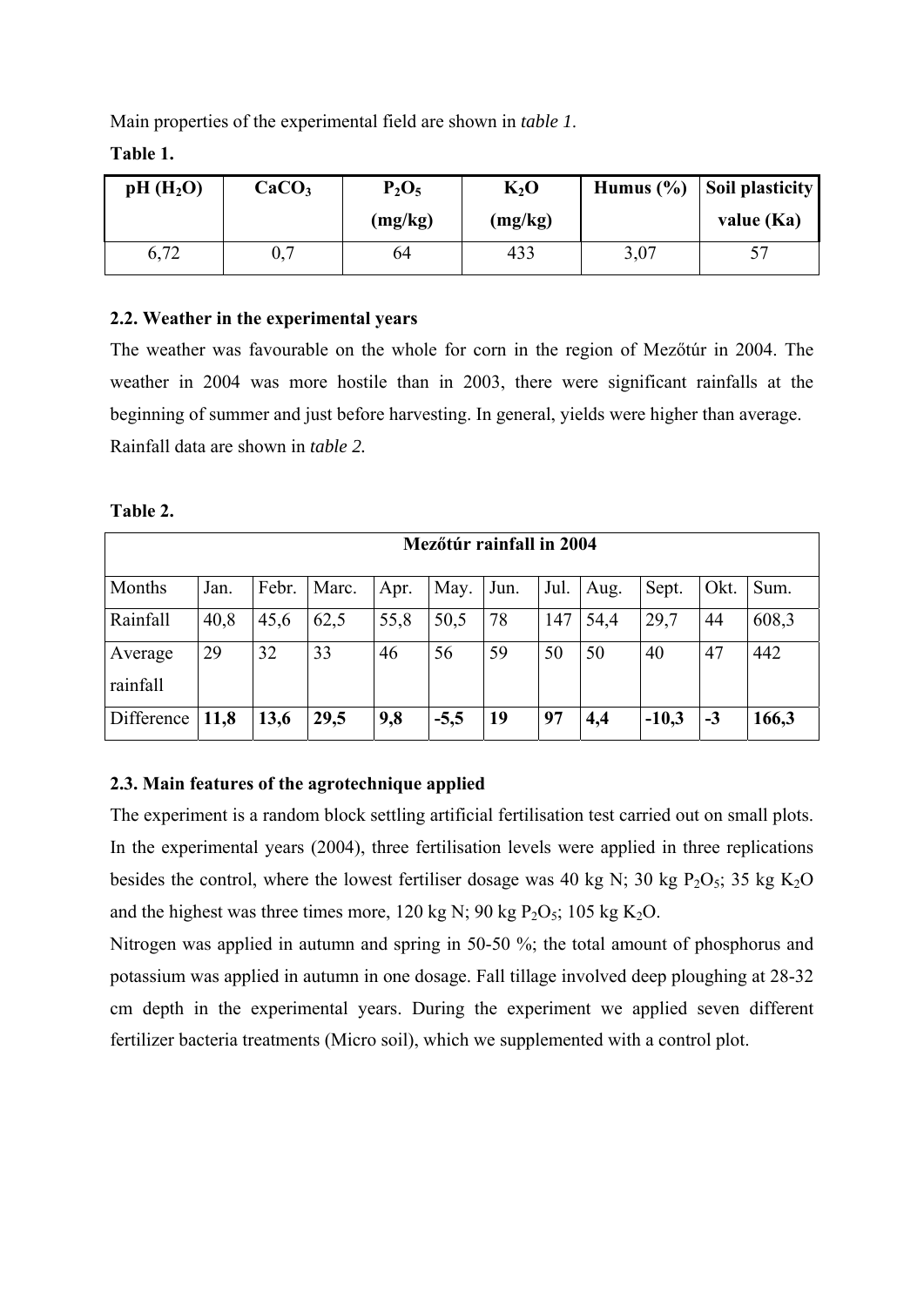| <b>Treatments</b> | <b>Fertiliser dose</b>                                                                   |  |  |  |  |
|-------------------|------------------------------------------------------------------------------------------|--|--|--|--|
| Ø                 | $\boldsymbol{0}$                                                                         |  |  |  |  |
| N40               | N 40 kg+P <sub>2</sub> O <sub>5</sub> 30 kg+K <sub>2</sub> O 35 kg/ha                    |  |  |  |  |
| N80               | N 80 kg+P <sub>2</sub> O <sub>5</sub> 60 kg+K <sub>2</sub> O 70 kg/ha                    |  |  |  |  |
| N <sub>120</sub>  | N 120 kg+P <sub>2</sub> O <sub>5</sub> 90kg+K <sub>2</sub> O 105 kg/ha                   |  |  |  |  |
| $\varnothing$ +B  | $\varnothing$ +1 l/ha Micro Soil                                                         |  |  |  |  |
| $N40+h$           | N 40 kg+P <sub>2</sub> O <sub>5</sub> 30 kg+K <sub>2</sub> O 35 kg+ Micro Soil 1 l/ha    |  |  |  |  |
| $N80+B$           | N 80 kg+P <sub>2</sub> O <sub>5</sub> 60 kg+K <sub>2</sub> O 70 kg+Micro Soil 1 l/ha     |  |  |  |  |
| $N120+B$          | N 120 kg+P <sub>2</sub> O <sub>5</sub> 90 kg+K <sub>2</sub> O 105 kg + Micro Soil 1 l/ha |  |  |  |  |

### **3. RESULTS AND DISCUSSION**

We have stated shat the grain moisture content was the highest during the control treatment *(Figure 1.)*. The reason probably is that under control conditions the nutrient supply of maize is not optimal. Improving the nutrient supply the decrease of moisture content can be observed. We have found significant differences only among hybrids.

**Figure 1.** 



On the basis of the measured data in the experiment we have stated that improving the nutrient supply the thousand kernel mass will increase and the results on the plots of soil bacteria treatment are also better *(Figure 2.)*.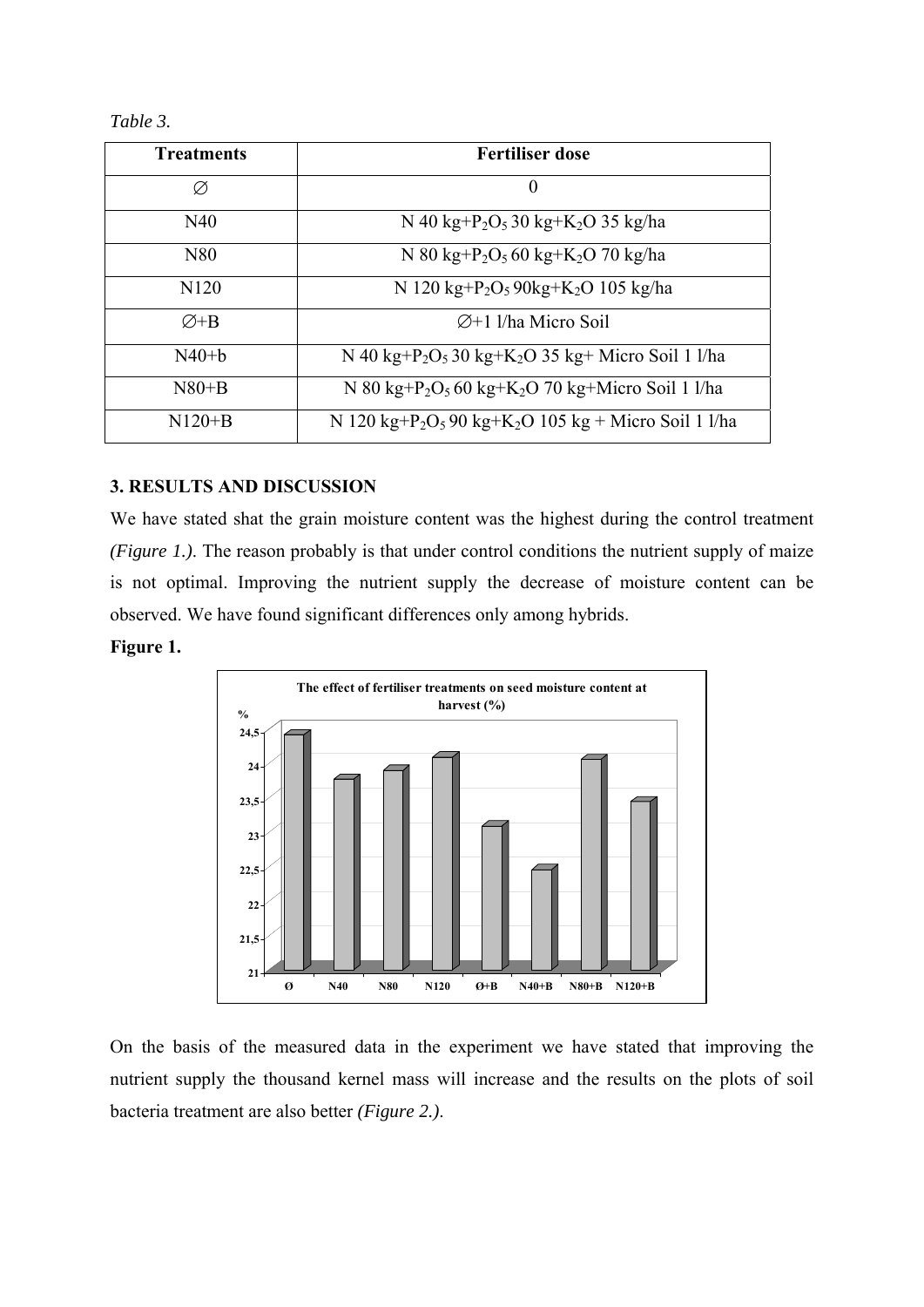



The control plots had the lowest average yield, but these were between 6,25 and 7,6 t/ha, too. We can claim that improving the nutrient supply the crop results were higher. Without the bacteria treatment the crop results were between 7,8 and 9,5 t/ha *(Figure 3.)*. The most favourable results occurred in case of 40-80 kg/ha N treatment. Under the influence of soil bacteria treatments in many cases the average yields were better, which obviously proves the nutriment transformation ability of the bacteria. With bacteria treatments the result was 9,7 – 11,3 t/ha, so owing to this we registered  $0.5 - 1$  t/ha extra yield.